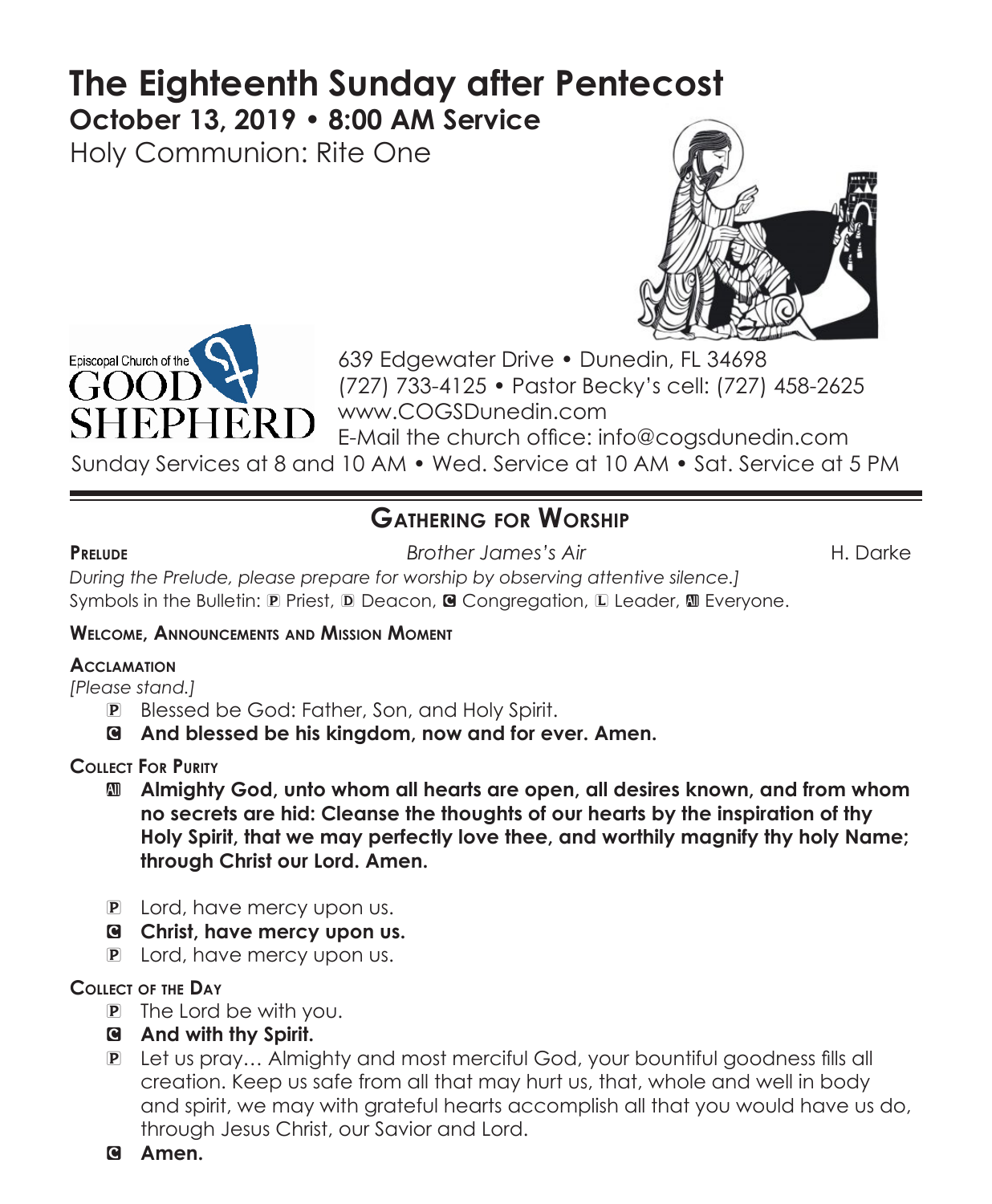## **WORD OF GOD**

**The Readings:** Jeremiah 29:1, 4-7, Psalm 66:1-11, Acts 3:1-10, Luke 17:11-19 *[Please be seated.]*

The First Reading

L *The First Reading is taken from Jeremiah, chapter 29…*

 The prophet Jeremiah sent a letter from Jerusalem to the few surviving elders among the exiles, to the priests and the prophets, and to all the people Nebuchadnezzar had taken to Babylon from Jerusalem.

 The LORD of heavenly forces, the God of Israel, proclaims to all the exiles I have carried off from Jerusalem to Babylon: Build houses and settle down; cultivate gardens and eat what they produce. Get married and have children; then help your sons find wives and your daughters find husbands in order that they too may have children. Increase in number there so that you don't dwindle away. Promote the welfare of the city where I have sent you into exile. Pray to the LORD for it, because your future depends on its welfare.

- L The Word of the Lord.
- C **Thanks be to God.**

The Psalm: [*read responsively*, **L** Lector/**G** congregation]

- L *We will read responsively Psalm 66…*
- L Be joyful in God, all you lands; sing the glory of his Name; sing the glory of his praise.
- C **Say to God, "How awesome are your deeds! because of your great strength your enemies cringe before you.**
- L All the earth bows down before you, sings to you, sings out your Name."
- C **Come now and see the works of God, how wonderful he is in his doing toward all people.**
- L He turned the sea into dry land, so that they went through the water on foot, and there we rejoiced in him.
- C **In his might he rules for ever; his eyes keep watch over the nations; let no rebel rise up against him.**
- L Bless our God, you peoples; make the voice of his praise to be heard;
- C **Who holds our souls in life, and will not allow our feet to slip.**
- L For you, O God, have proved us; you have tried us just as silver is tried.
- C **You brought us into the snare; you laid heavy burdens upon our backs.**
- L You let enemies ride over our heads; we went through fire and water; but you brought us out into a place of refreshment.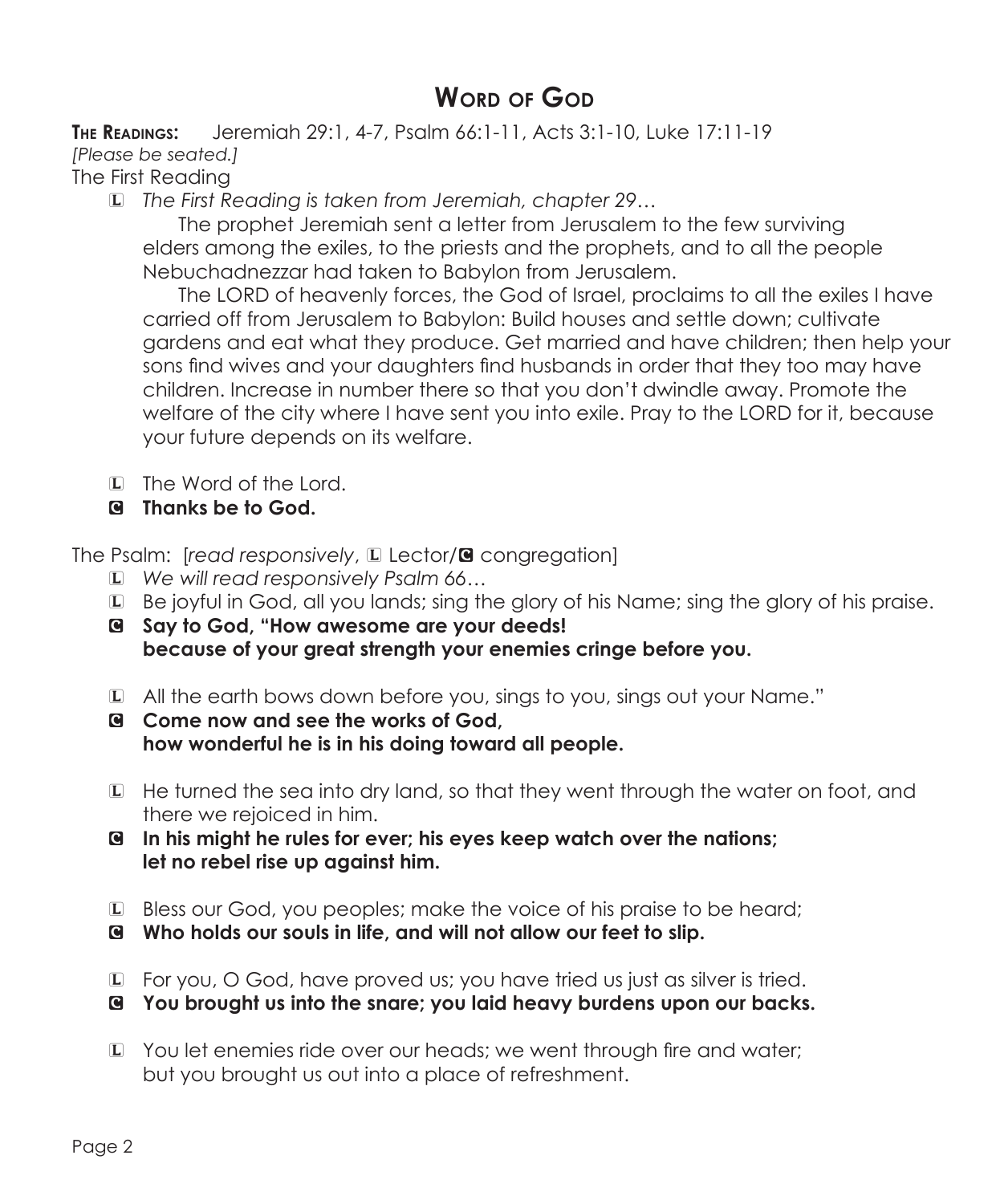The Second Reading:

L *The Second Reading is taken from Acts, chapter 3…*

 Peter and John were going up to the temple at three o'clock in the afternoon, the established prayer time. Meanwhile, a man crippled since birth was being carried in. Every day, people would place him at the temple gate known as the Beautiful Gate so he could ask for money from those entering the temple. When he saw Peter and John about to enter, he began to ask them for a gift. Peter and John stared at him. Peter said, "Look at us!" So the man gazed at them, expecting to receive something from them. Peter said, "I don't have any money, but I will give you what I do have. In the name of Jesus Christ the Nazarene, rise up and walk!" Then he grasped the man's right hand and raised him up. At once his feet and ankles became strong. Jumping up, he began to walk around. He entered the temple with them, walking, leaping, and praising God. All the people saw him walking and praising God. They recognized him as the same one who used to sit at the temple's Beautiful Gate asking for money. They were filled with amazement and surprise at what had happened to him.

- L The Word of the Lord.
- C **Thanks be to God.**

### The Gospel:

*[Please stand.]*

- D The Holy Gospel of our Lord Jesus Christ according to Luke.
- C **Glory be to thee, O Lord.**
- D On the way to Jerusalem, Jesus traveled along the border between Samaria and Galilee. As he entered a village, ten men with skin diseases approached him. Keeping their distance from him, they raised their voices and said, "Jesus, Master, show us mercy!"

 When Jesus saw them, he said, "Go, show yourselves to the priests." As they left, they were cleansed. One of them, when he saw that he had been healed, returned and praised God with a loud voice. He fell on his face at Jesus' feet and thanked him. He was a Samaritan. Jesus replied, "Weren't ten cleansed? Where are the other nine? No one returned to praise God except this foreigner?" Then Jesus said to him, "Get up and go. Your faith has healed you."

- D The Gospel of the Lord.
- C **Praise be to thee, O Christ.**

**SERMON** Cindy Roehl

*[Please be seated.]*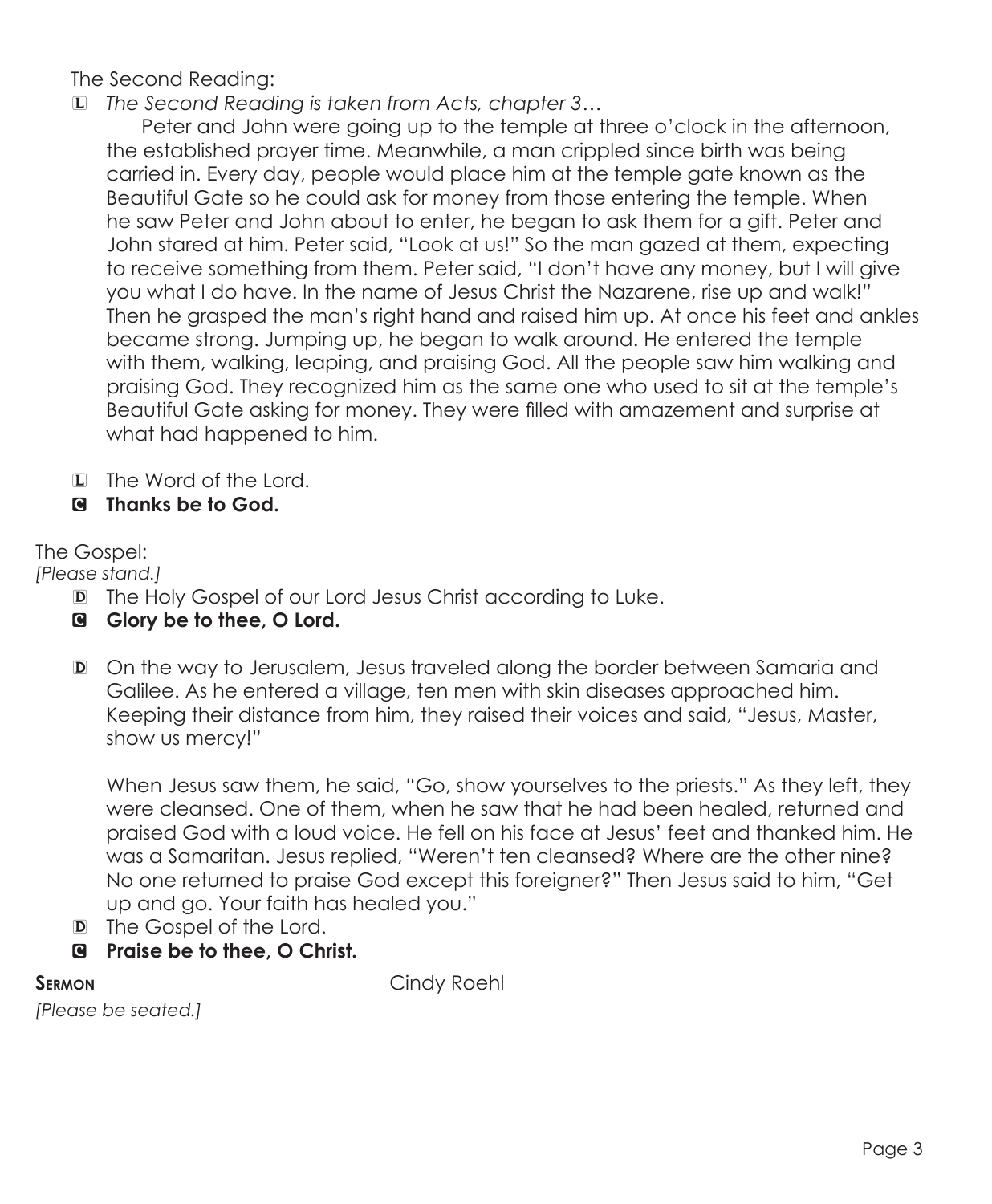### **Nicene Creed**

*[Please stand.]*

C **We believe in one God, the Father, the Almighty, maker of heaven and earth, of all that is, seen and unseen.** 

 **We believe in one Lord, Jesus Christ, the only Son of God, eternally begotten of the Father, God from God, Light from Light, true God from true God, begotten, not made, of one Being with the Father. Through him all things were made. For us and for our salvation he came down from heaven: by the power of the Holy Spirit he became incarnate from the Virgin Mary, and was made man. For our sake he was crucified under Pontius Pilate; he suffered death and was buried. On the third day he rose again in accordance with the Scriptures; he ascended into heaven and is seated at the right hand of the Father. He will come again in glory to judge the living and the dead, and his kingdom will have no end.**

 **We believe in the Holy Spirit, the Lord, the giver of life, who proceeds from the Father and the Son. With the Father and the Son he is worshiped and glorified. He has spoken through the Prophets. We believe in one holy catholic and apostolic Church. We acknowledge one baptism for the forgiveness of sins. We look for the resurrection of the dead, and the life of the world to come. Amen.**

#### **Prayers of the People**

*[Sit, stand, or kneel, as you prefer.]*

- D Let us pray for the whole state of Christ's Church and the world.
- L Almighty and everliving God, who in thy holy Word hast taught us to make prayers, and supplications, and to give thanks for all humanity: Receive these our prayers which we offer unto thy divine Majesty, beseeching thee to inspire continually the Universal Church with the spirit of truth, unity, and concord; and grant that all those who do confess thy holy Name may agree in the truth of thy holy Word, and live in unity and godly love. In the power of the Spirit,

#### C **we pray to you.**

- L Give grace, O heavenly Father, to all bishops, especially to Michael, our Presiding Bishop; Dabney, our Bishop; Barry and Michael, our Assisting Bishops; Becky, our Rector; Cindy, our Deacon; Ann, our Priest Associate; to our companion diocese of the Dominican Republic; to these Episcopal Churches in our Diocese: St. Alban's, St. Pete Beach; Church of the Annunciation, Holmes Beach; and St. Bartholomew's, St. Petersburg; to the Clearwater Deanery Collaboration Partners; and to all priests, deacons, and the laity in their ministry; that they may, both by their life and doctrine, set forth thy true and lively Word, and rightly and duly administer thy holy Sacraments. In the power of the Spirit,
- C **we pray to you.**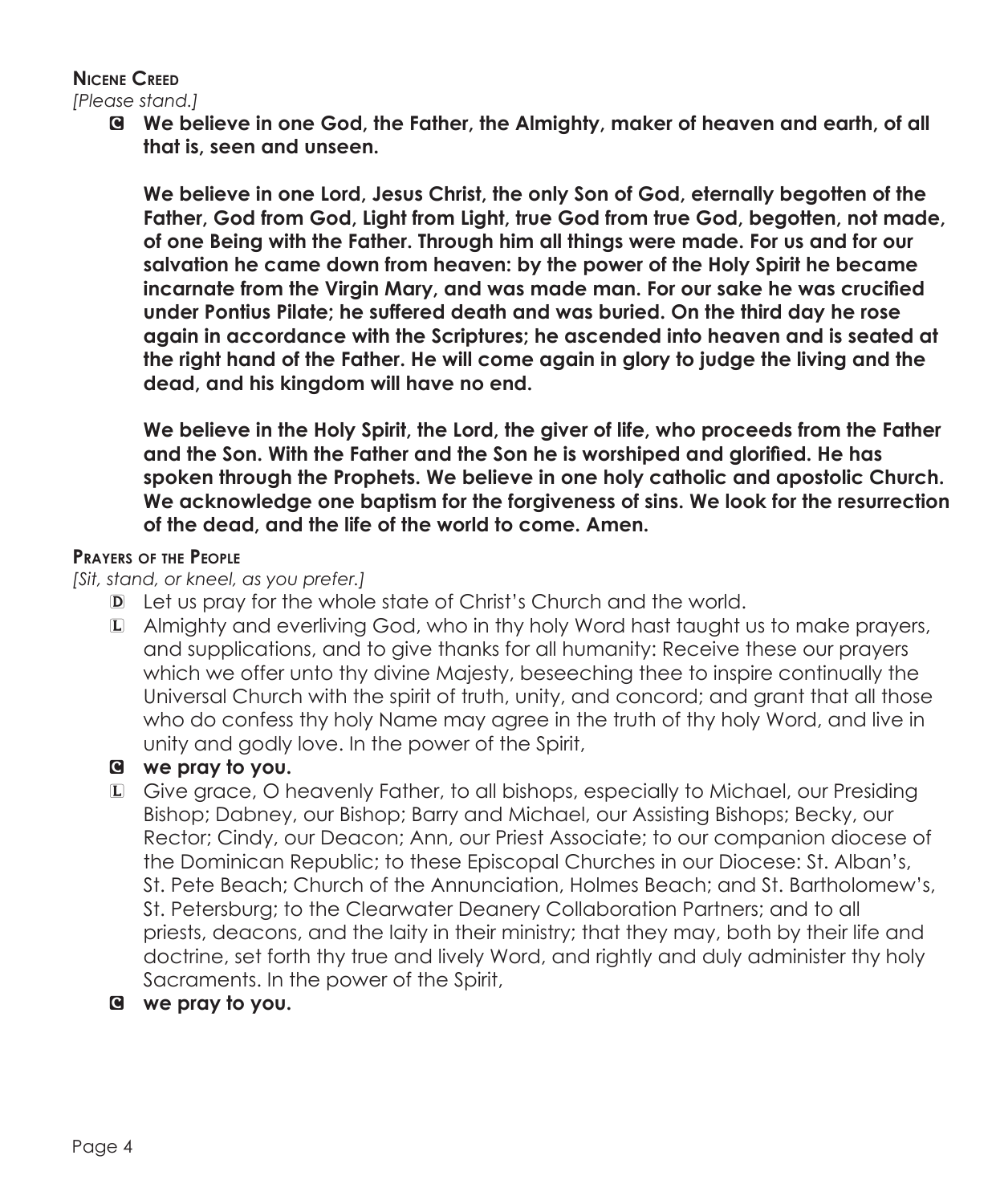L And to all thy people give thy heavenly grace, and especially to this congregation here present; that, with meek heart and due reverence, they may hear and receive thy holy Word, truly serving thee in holiness and righteousness all the days of their life. In the power of the Spirit,

### C **we pray to you.**

L We beseech thee also so to rule the hearts of those who bear the authority of government in this and every land, especially President Trump, that they may be led to wise decisions and right actions for the welfare and peace of the world. We pray that all God's children, especially those in the Middle East, might live in the hope of the world peace for which we are created. In the power of the Spirit,

#### C **we pray to you.**

L And we most humbly beseech thee, of thy goodness, O Lord, to comfort and succor [*Add handwritten names from notebook*] and all those who, in this transitory life, are in trouble, sorrow, need, sickness, or any other adversity, especially those listed in the weekly news who have asked for our prayers. I now invite you to pray for others by name, aloud or in your hearts. [*Leave time…*] In the power of the Spirit,

#### C **we pray to you.**

L Open, O Lord, the eyes of all people to behold thy gracious hand in all thy works, that, rejoicing in thy whole creation, they may honor thee with their substance, and be faithful stewards of thy bounty. We give thanks for the flowers given today and for all the blessings of this life. I invite you to name a blessing either silently or aloud. [*Leave time…* ] In the power of the Spirit,

#### C **we pray to you.**

L And we also bless thy holy Name for all thy servants departed this life in thy faith and fear, [*especially… add names from notebook*]. Please add names of those on your heart, silently or aloud. [*Leave time…*] We beseech thee to grant them continual growth in thy love and service; and to grant us grace so to follow the good examples of all thy saints, that with them we may be partakers of thy heavenly kingdom. In the power of the Spirit,

#### C **we pray to you.**

- L Grant these our prayers, O Father, for Jesus Christ's sake, our only Mediator and Advocate.
- C **Amen.**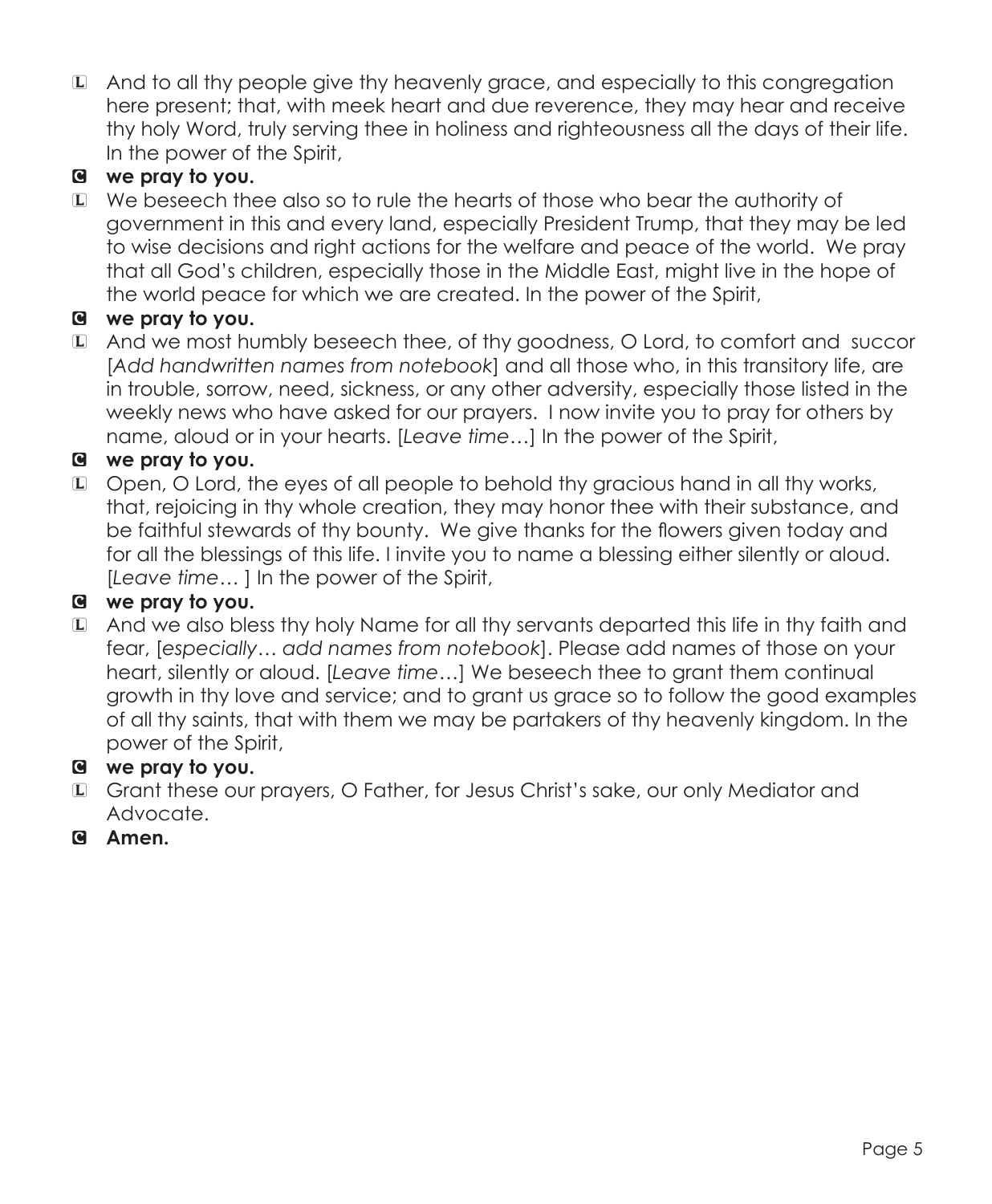#### **Confession and Forgiveness of Sin**

*[Please stand or kneel, as you choose.]*

- D Let us humbly confess our sins unto Almighty God. [*Silence is kept.]* Most merciful God,*…*
- C **we confess that we have sinned against thee in thought, word, and deed, by what we have done, and by what we have left undone. We have not loved thee with our whole heart; we have not loved our neighbors as ourselves. We are truly sorry and we humbly repent. For the sake of thy Son Jesus Christ, have mercy on us and forgive us; that we may delight in thy will, and walk in thy ways, to the glory of thy Name. Amen.**
- P Almighty God, our heavenly Father, who of his great mercy hath promised forgiveness of sins to those who with hearty repentance and true faith turn unto him, have mercy upon you, pardon and deliver you from all your sins, confirm and strengthen you in all goodness, and bring you to everlasting life; through Jesus Christ our Lord.
- C **Amen.**

#### **Prayers and Blessings**

#### **The Peace**

*[Please stand.]*

- P The peace of the Lord be always with you.
- C **And with thy spirit.**

## **The Holy Communion**

#### **Offertory Sentence**

D Through Christ let us continually offer to God the sacrifice of praise, that is, the fruit of lips that acknowledge his Name. But to do good and to distribute, forget not; for with such sacrifices God is well pleased.

#### **Offertory**

#### **Presentation of the Offerings**

*[Please stand when the offerings of bread, wine, and money are presented by the Deacon.]*

D As we receive these gifts, we acknowledge:

C **All things come from thee, O Lord and of thine own have we given thee.**

**THE GREAT THANKSGIVING: EUCharistic Prayer II** 

- P The Lord be with you.
- C **And with thy spirit.**
- P Lift up your hearts.
- C **We lift them up unto the Lord.**
- P Let us give thanks unto our Lord God.
- C **It is meet and right so to do.**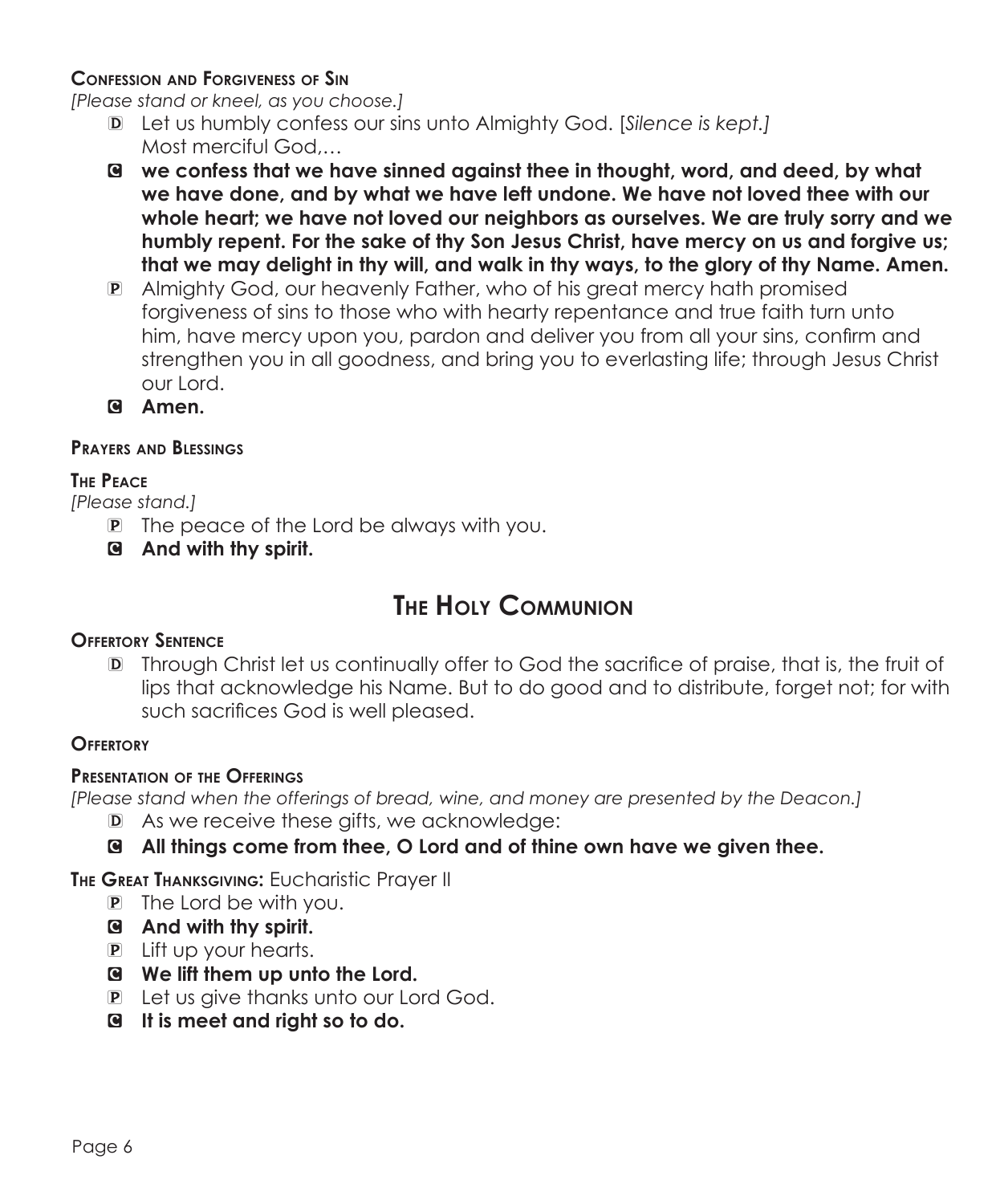- P It is very meet, right, and our bounden duty, that we should at all times, and in all places, give thanks unto thee, O Lord, holy Father, almighty, everlasting God. Through Jesus Christ our Lord; who on the first day of the week overcame death and the grave, and by his glorious resurrection opened to us the way of everlasting life. Therefore with Angels and Archangels, and with all the company of heaven, we laud and magnify thy glorious Name; evermore praising thee, and saying,
- C **Holy, holy, holy, Lord God of Hosts: Heaven and earth are full of thy glory. Glory be to thee, O Lord Most High. Blessed is he that cometh in the name of the Lord. Hosanna in the highest.**

#### *[Please kneel or stand, as you choose.]*

P All glory be to thee, O Lord our God, for that thou didst create heaven and earth, and didst make us in thine own image; and, of thy tender mercy, didst give thine only Son Jesus Christ to take our nature upon him, and to suffer death upon the cross for our redemption. He made there a full and perfect sacrifice for the whole world; and did institute, and in his holy Gospel command us to continue, a perpetual memory of that his precious death and sacrifice, until his coming again.

For in the night in which he was betrayed, he took bread; and when he had given thanks to thee, he broke it, and gave it to his disciples, saying, "Take, eat, this is my Body, which is given for you. Do this in remembrance of me."

 Likewise, after supper, he took the cup; and when he had given thanks, he gave it to them, saying, "Drink this, all of you; for this is my Blood of the New Covenant, which is shed for you, and for many, for the remission of sins. Do this, as oft as ye shall drink it, in remembrance of me."

 Wherefore, O Lord and heavenly Father, we thy people do celebrate and make, with these thy holy gifts which we now offer unto thee, the memorial thy Son hath commanded us to make; having in remembrance his blessed passion and precious death, his mighty resurrection and glorious ascension; and looking for his coming again with power and great glory. And we most humbly beseech thee, O merciful Father, to hear us, and, with thy Word and Holy Spirit, to bless and sanctify these gifts of bread and wine, that they may be unto us the Body and Blood of thy dearlybeloved Son Jesus Christ.

- C **And we earnestly desire thy fatherly goodness to accept this our sacrifice of praise and thanksgiving, whereby we offer and present unto thee, O Lord, our selves, our souls and bodies. Grant, we beseech thee, that all who partake of this Holy Communion may worthily receive the most precious Body and Blood of thy Son Jesus Christ, and be filled with thy grace and heavenly benediction; and also that we and all thy whole Church may be made one body with him, that he may dwell in us, and we in him; through the same Jesus Christ our Lord;**
- P By whom, and with whom, and in whom, in the unity of the Holy Ghost all honor and glory be unto thee, O Father Almighty, world without end.
- C **AMEN.**